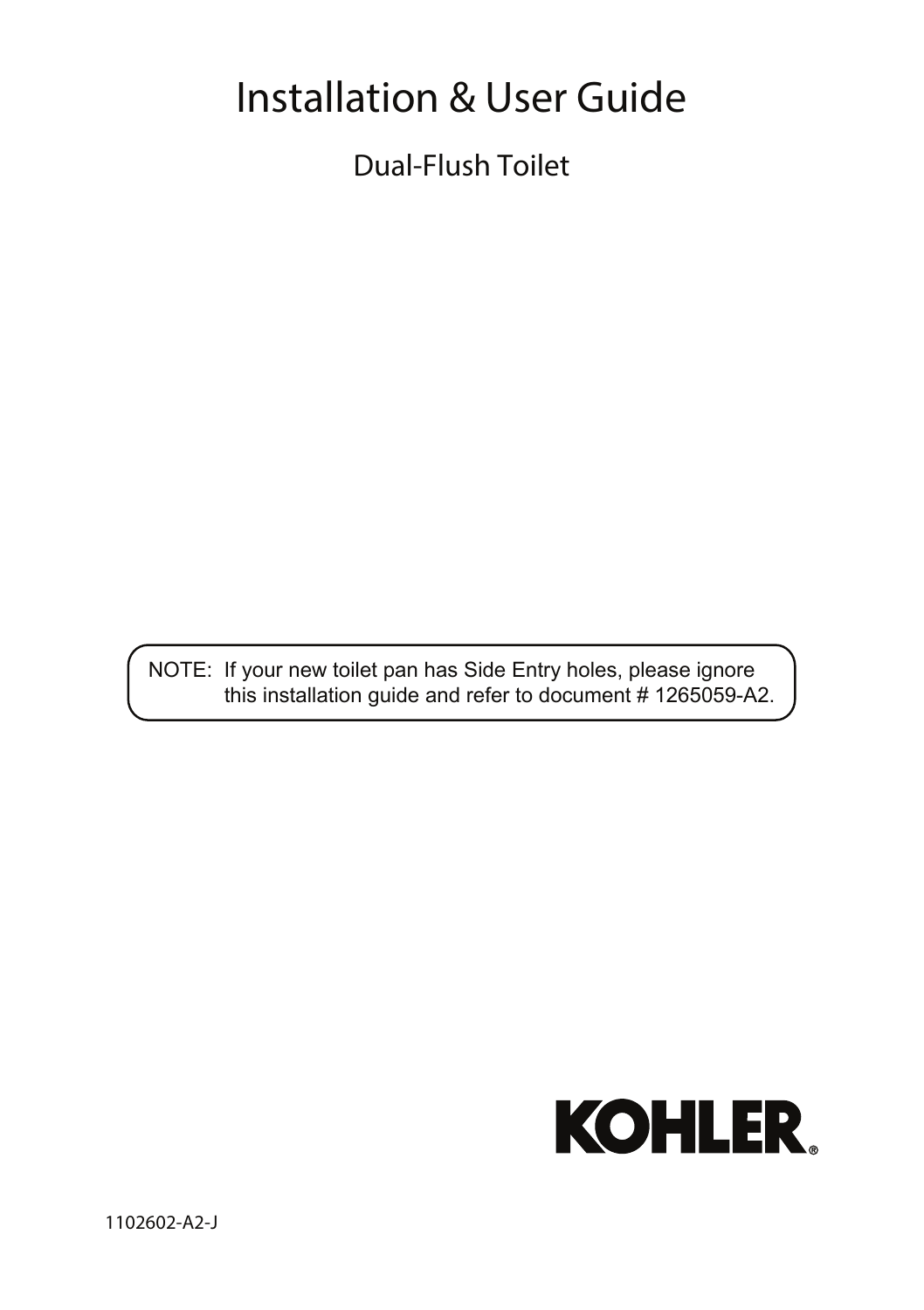

## **Thank You For Choosing Kohler Company**

We appreciate your commitment to Kohler quality. Please take a few minutes to review this manual before you start installation. If you encounter any installation or performance problems, please don't hesitate to contact us. Our phone numbers are listed on the back cover. Thanks again for choosing Kohler Company.

## **Before You Begin**



CAUTION: Risk of personal injury or product damage. Handle with care. Vitreous china can break or chip if the product is handled carelessly.

- Observe all local plumbing and building codes. Installation shall be in accordance with AS/NZS 3500 and AS/NZS 6400.
- $\Box$  Carefully inspect the new toilet for damage.
- $\Box$  If the existing toilet does not have a supply shut-off valve below the cistern, install one before installing the new toilet.
- $\Box$  Install sufficient backing behind the finished wall to provide a secure material for the anchoring devices.
- $\Box$  Water supply hose not supplied. Your plumber can provide a suitable hose of sufficient length from the shut-off valve to the tank inlet.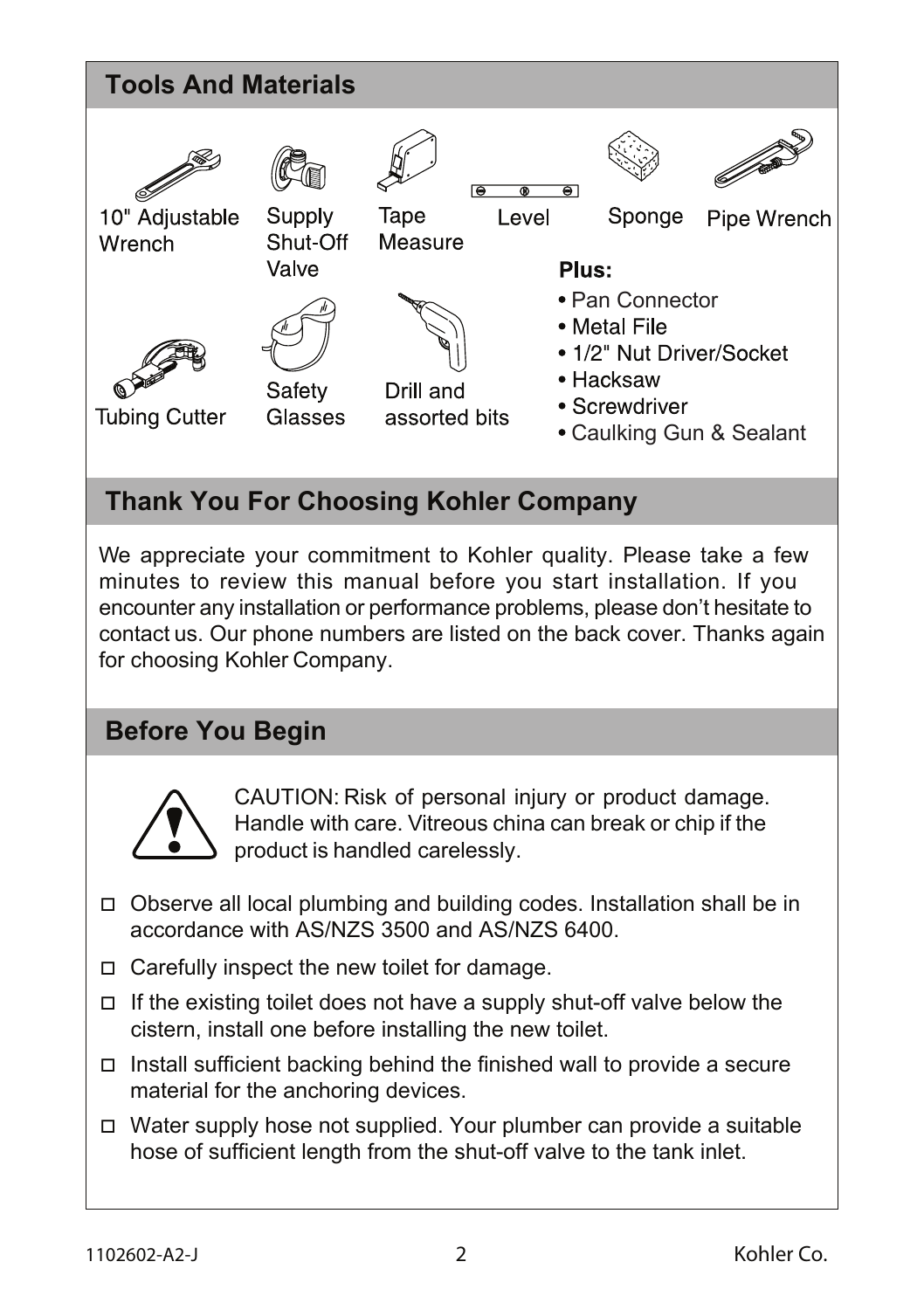### **Pan Installation**

1Remove the existing toilet: Turn off the water supply and flush the toilet, then sponge out all remaining water from the cistern. Disconnect the supply hose from the shut-off valve and remove the old pan and cistern.



 CAUTION: Risk of hazardous gases. If the new toilet is not to be installed immediately, temporarily stuff a rag in the closet flange. Ensure this is removed before installing the new toilet.

2 Define the position of the connector: Place the connector onto the pan, and position the connector between the outlet and waste pipe. Installation instructions are supplied with each respective pan connector.

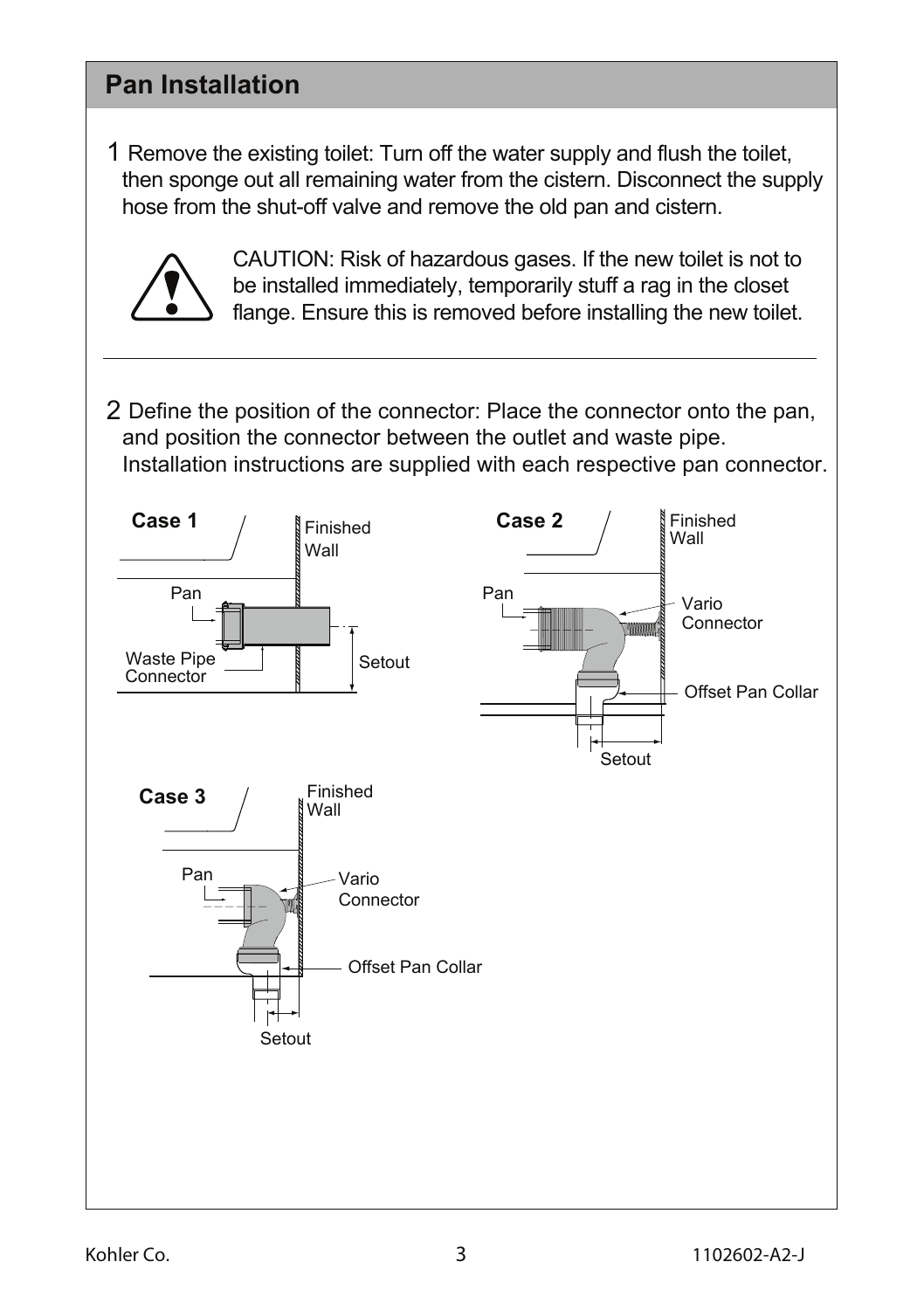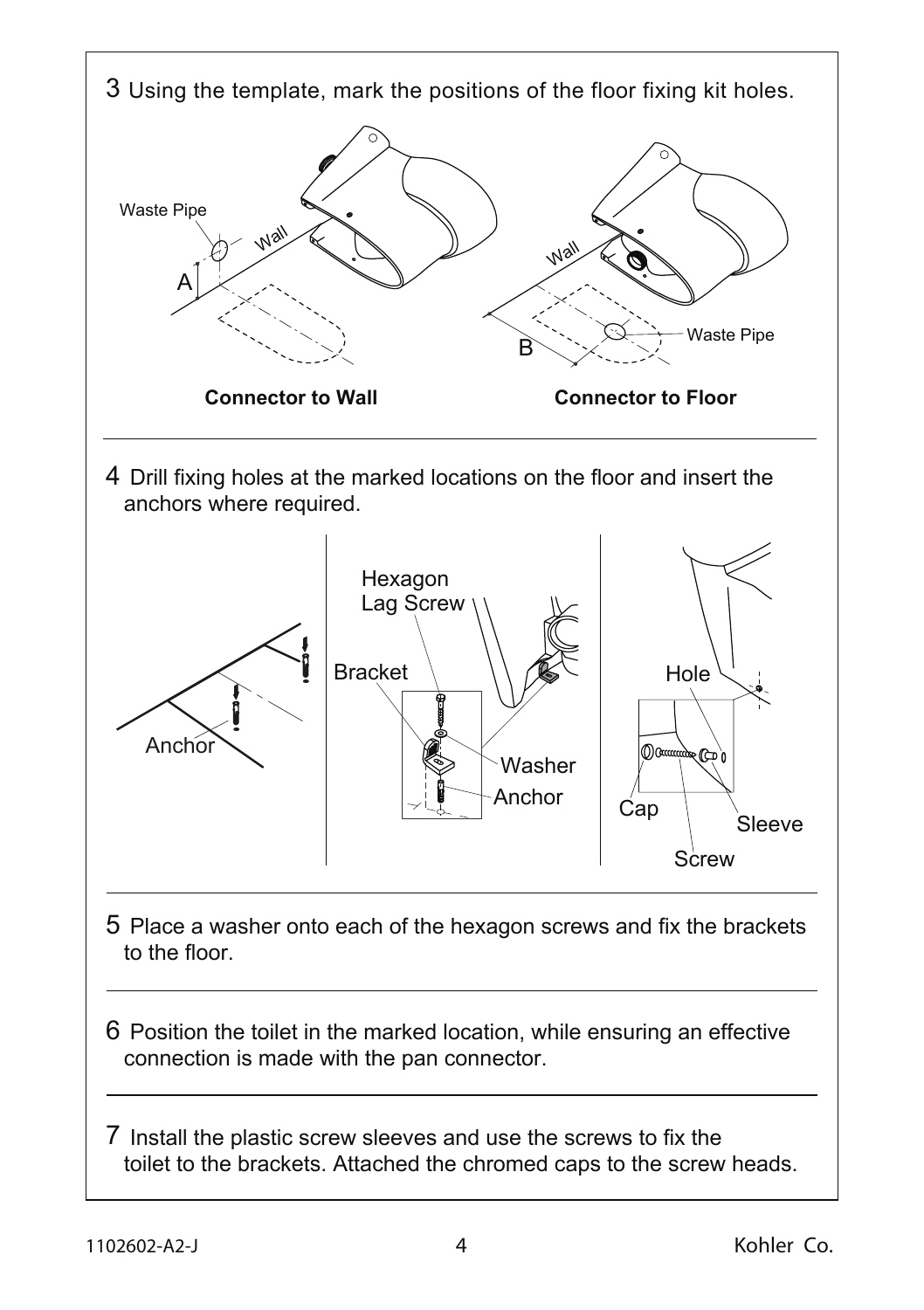## **Cistern Installation**

1 Identify the type of cistern configuration and ensure the components are installed securely.

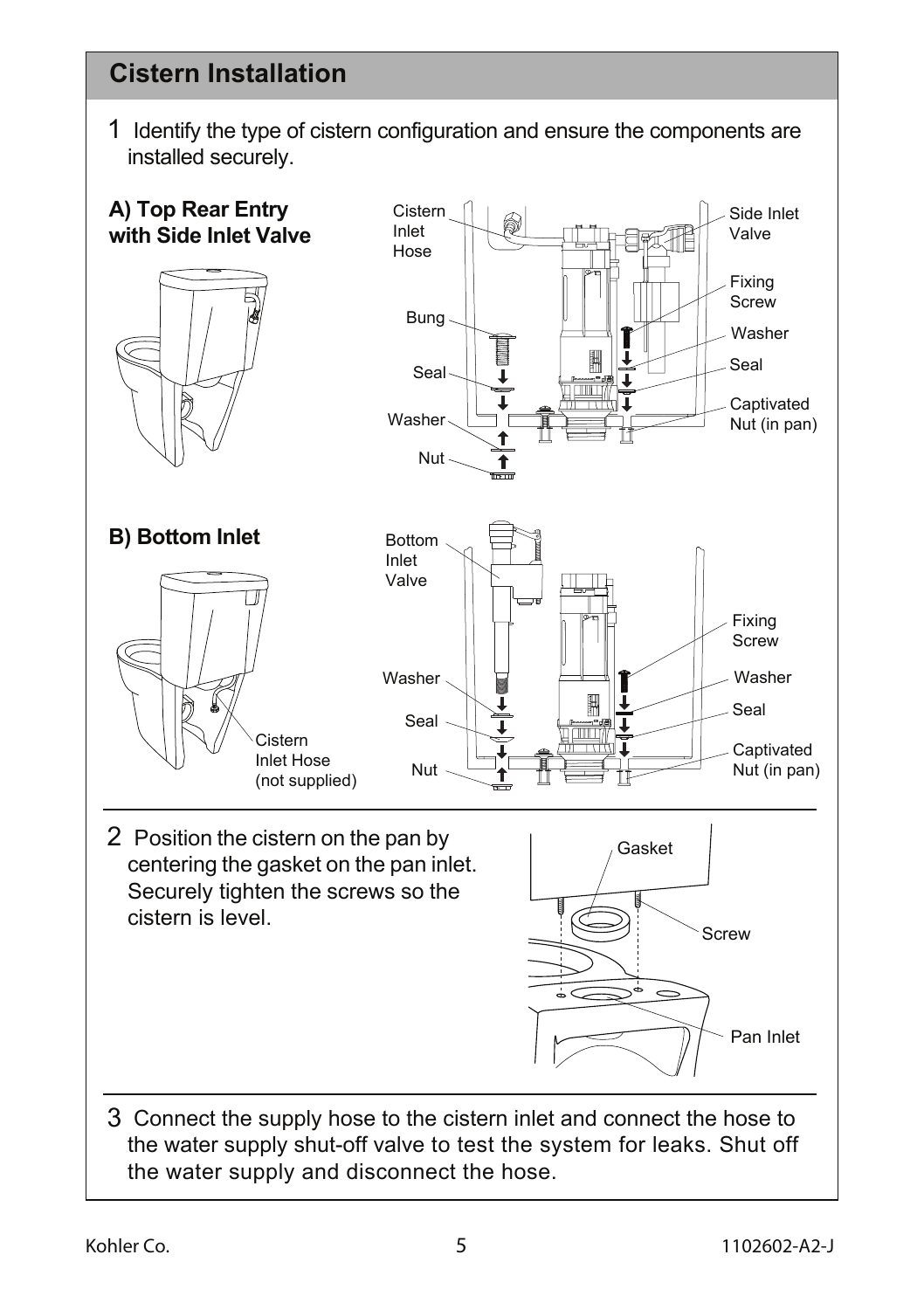## **Push Button Installation**







3 Reassemble the push rods.  $\vert 4 \rangle$  Fit the lid and test the buttons. Adjust the rods as required.

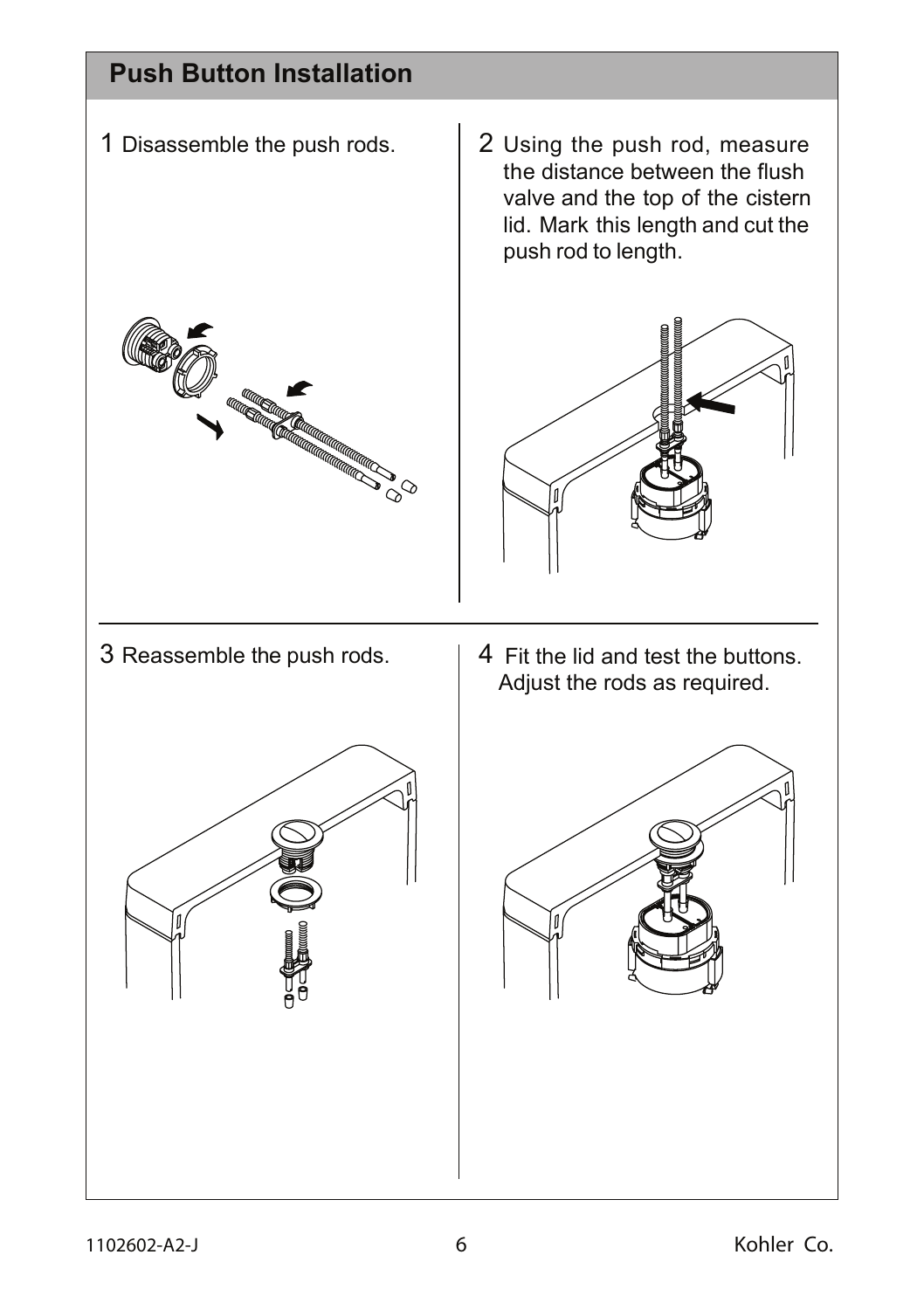# **Flush Valve Removal and Installation**

## Flush Valve A

1 Release flush valve by turning anti-clockwise and pulling straight up on the canister.



2 Assemble flush valve by pushing straight down into the canister and turning clockwise.



# Flush Valve B

1 Release flush valve by  $\vert 2 \vert$ squeezing the tabs on both sides of the canister and pulling straight up out of the flush valve.



2 Assemble flush valve by pressing it into the flush valve so it snaps into place.